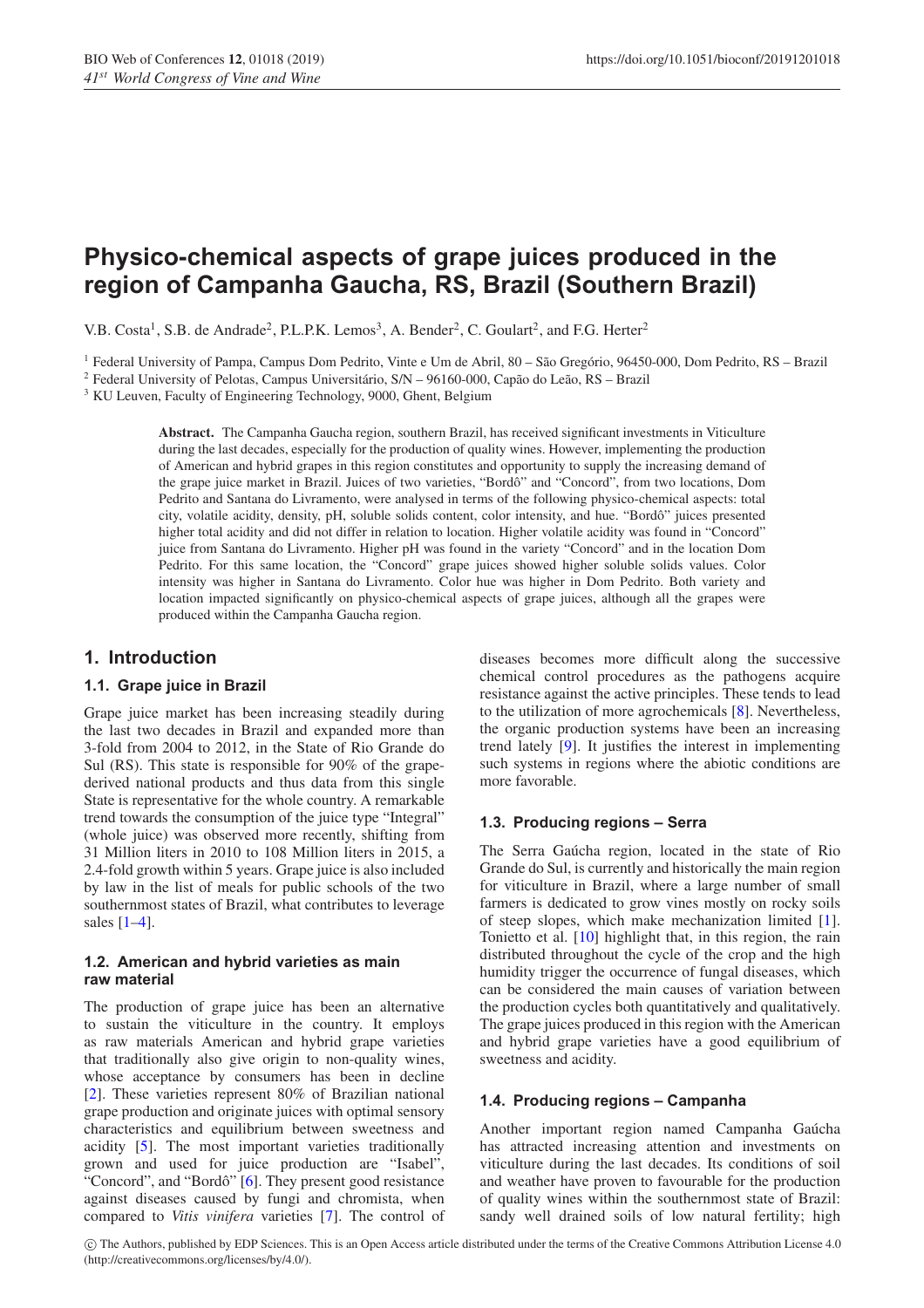solar radiation and low pluviosity during maturation period (Dec–Feb); relatively warm and dry conditions during the vegetative period (Aug–Mar); appreciable daily temperature amplitude; and the relief is composed of very gentle slopes, what allows the wind to flow and partially remove the humidity [\[11\]](#page-2-9).

More than 740 hours of sunshine and low pluviosity (330 mm) between December and February provide adequate conditions for berry maturation and the appreciable daily temperature amplitude (cooler nights) is positively related to the accumulation of sugars and polyphenols, specially anthocyanins [\[11](#page-2-9),[12\]](#page-2-10). The anthocyanins are directly linked, among others, with the colour attributes of grape juices [\[13](#page-2-11)]. The amounts of sugars in grape juices must be within the limits specified in the legislation, as well as the relation ◦Brix/acidity, which are fundamental attributes determining the sensory profile [\[14](#page-3-0),[15\]](#page-3-1).

Temperatures over  $10^{\circ}$ C (the basal temperature of grapevines) are fundamental for the vegetative development. The low humidity and high solar radiation impart lower incidence of diseases and allow a lower use of agrochemicals. The relief and the training systems allow mechanization [\[11](#page-2-9)[,12](#page-2-10)].

#### **1.5. Comparison between the regions**

As the Serra Gaucha region is the most important region for viticulture in the country and the Campanha Gaucha region has no tradition in grape juice production, it is interesting to compare both in terms of some relevant aspects. The last region produces grapes, juices, and wines at lower costs and with distinct sensory characteristics [\[12](#page-2-10)]. Rizzon et al. [\[14](#page-3-0)] found that musts and wines of *Vitis vinifera* grapes grown in Santana do Livramento (the city where some of the samples for the present study were collected) were characterized by significantly higher values of pH and lower values of total acidity when compared with those from Bento Gonçalves (Serra Gaúcha). Rizzon and Link  $[15]$  $[15]$  $[15]$  mention that the juice obtained from the variety "Isabel" from the Serra Gaucha present high acidity. No studies comparing musts or juices from the different locations within the studied region were found in the literature.

#### **1.6. Lack of research for grape juice in the region**

The production of grape juices from grape vines grown the Campanha Gaúcha region, both in conventional and organic systems, is already carried out by a few research institutions, companies, and agricultural cooperative associations. All these organizations stimulate the promising activities of the sector  $[16]$  $[16]$ , which are still incipient and lack scientific studies covering specifically this area.

#### **1.7. Objective**

The objective of the present study was to analyze the physicochemical aspects of the grape juice obtained from different variety produced in different locations in the region of Campanha Gaucha, RS, Brazil.

# **2. Methodology**

The experiment was performed in the harvest of 2016– 2017. The grapes used to produce the juices were of two varieties of *Vitis labrusca*, purchased from farmers of the rural area of Dom Pedrito and Santana do Livramento, municipalities of the Campanha Gaucha region, state of Rio Grande do Sul, Brazil. The raw materials for the juice extraction process were sent to the Laboratory of Microvinification of the course of Technology in Viticulture and Enology, which belongs to the Sul-Rio-Grandense Federal Institute, CAVG Campus, in Pelotas/RS, Brasil.

The experimental design was completely randomized, in a  $2 \times 2$  factorial arrangement. The factors were: production location (Dom Pedrito and Santana do Livramento); and variety (Bordô and Concord). The four treatments were carried out with four replicates and each experimental unit consisted of a 1.5 L juice bottle.

Initially, the berries were manually separated from the stems and selected by rejecting the injured and unripe ones. The juices were elaborated using a stainless-steel steam juicer, which performs the extraction by passing a stream of steam through the berries. The selected berries were put in the most internal subdivision of the equipment (basically a colander) which is surrounded by a more external container (recipient of the extracted juice). Both parts were coupled on the lower container, which holds the boiling water to provide the necessary steam for the process. A gas burner, placed underlying the whole set, was used as source of heat.

The physico-chemical analysis took place in the laboratories of EPAGRI (Company of Agricultural Research and Rural Extension of Santa Catarina) Experimental Station of Videira, located in the state of Santa Catarina. The dependent variables evaluated were: total acidity  $(mEq.L^{-1})$ , volatile acidity  $(mEq.L^{-1})$ , density, pH, and total soluble solids (◦Brix). The analytical methods followed the specifications of "Métodos de Análise de Bebidas Fermentadas, Destiladas, Não Alcoólicas e de Vinagre do Manual Operacional de Bebidas e Vinagre" aprooved by "Instrução Normativa  $N^{\circ}$  24, de 8 de Setembro de 2005, of Ministry of Agriculture, Livestock and Food Supply, Brazil. The color was determined by spectrophotometric measurements at 420, 520, 620 nm, with quartz cuvette of 1 mm optical pace. Color intensity is represented by the relation between the values obtained at 420 and 520 nm [\[17](#page-3-3)].

The obtained data followed ANOVA, and Tukey's test (5%) for comparison of means.

## **3. Results and discussion**

Based on the results, the parameters total acidity and volatile acidity are in conformity with the Brazilian legislation. The regulation [\[18](#page-3-4)] determines a minimum total acidity of 55 mEq.L−<sup>1</sup> and a maximum volatile acidity of 10 mEq.L<sup>-1</sup>. On Table [2](#page-2-12) it is possible to observe that "Bordô" juices presented higher total acidity than "Concord" juices. This result is in accordance with the recent experiments of Canossa et al. [\[19](#page-3-5)], which compared "Bordô", "Concord", and "Isabel Precoce", noticing higher total acidity values for "Bordô" juices, in Lages, Santa Catarina, Brasil. The low volatile acidity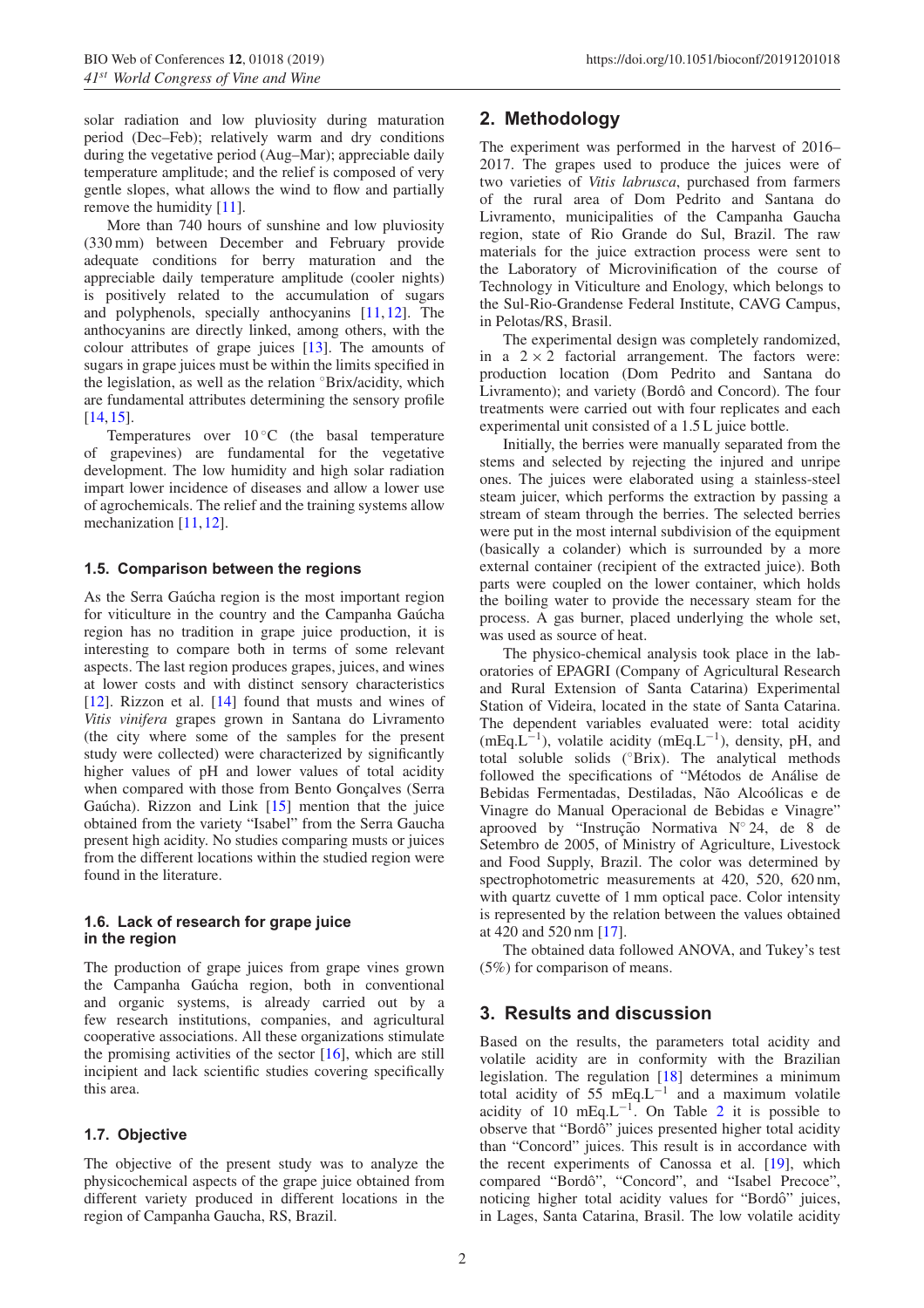<span id="page-2-13"></span>**Table 1.** Mean values of total acidity (mEq.L−1), volatile acidity (mEq.L−1), density, and pH for "Bordo" and "Concord" juices ˆ obtained from grapes produced in Dom Pedrito and Santana do Livramento, Rio Grande do Sul – Brazil. Pelotas, 2018.

|                       | Total acidity (mEq. $L^{-1}$ )    |            |
|-----------------------|-----------------------------------|------------|
| <b>Locations</b>      | Bordô                             | Concord    |
| Dom Pedrito           | 98.95 a NS                        | 88.82 b NS |
| Santana do Livramento | 96.35 a                           | 88.35 b    |
|                       | Volatile acidity (mEq. $L^{-1}$ ) |            |
| Dom Pedrito           | $1.90b$ NS                        | $2.10a$ NS |
| Santana do Livramento | 1.57h                             | 2.50a      |
|                       | Density $(g.mL^{-1})$             |            |
| Dom Pedrito           | 1049.25 NS                        | 1055.75 NS |
| Santana do Livramento | 1053.25 NS                        | 1054.25    |
|                       | pH                                |            |
| Dom Pedrito           | 3.59 <sub>b</sub> A               | 3.67aA     |
| Santana do Livramento | 3.45 h B                          | 3.63 a B   |

indicate that the raw materials were in optimal condition, without injuries or sanitary problems  $[20]$  $[20]$ .

The values of density did not present statistically significant differences between the varieties and location, as shown in Table [1.](#page-2-13)

The highest pH mean value was found in "Bordô" juice from Dom Pedrito (Table [1\)](#page-2-13). Similar results were found by Ferri et al.  $[21]$ , who found a pH of 3.45 in "Bordô" juices from Pelotas, Rio Grande do Sul, Brazil.

Means followed by the same small letter within the lines and the same capital letters within the columns were not statistically different in a Tukey's test  $(5\%)$ . NS = Nonsignificant.

In general the results of total soluble solids were under 14◦Brix, the minimum limit stablished by Brazilian legislation. This fact can be due to the unavoidable addition of considerable amounts of water, originated from the condensation of steam, which is the main element of the steam juicer system to deliver heat and extract the grape component, such as the pigments [\[15\]](#page-3-1). Invariably, the values of total soluble solids found in this study for juices from Santana do Livramento (Table [2\)](#page-2-12) were higher than those found by Rizzon and Link [\[15\]](#page-3-1) for juices of the same grape varieties produced in Bento Gonçalves, Serra Gaucha. These same authors found average values of 12.2°Brix for "Bordô" and 12.9°Brix for "Concord" juices.

Grapes of both varieties from Santana do Livramento resulted in juices with higher color intensity, as displayed in Table 2. On the other hand, higher color hue was found in Dom Pedrito juices. The values found in this study for color intensity were lower than the values found by Canossa et al. [\[19](#page-3-5)]. These authors have observed averages of 11.86 and 12.77 for "Concord" and "Bordô" juices, respectively.

## **4. Conclusion**

The variables variety and/or location impacted significantly on several physico-chemical aspects of the grape juices covered in this study, even though the raw materials were produced in two locations which are considered to belong to the same producing region, the Campanha Gaucha region.

<span id="page-2-12"></span>**Table 2.** Mean values of total soluble solids (◦Brix), color intensity, and color hue for "Bordô" and "Concord" juices obtained from grapes produced in Dom Pedrito and Santana do Livramento, Rio Grande do Sul – Brazil. Pelotas, 2018.

|                       | Soluble solids (°Brix) |         |
|-----------------------|------------------------|---------|
| <b>Locations</b>      | Bordô                  | Concord |
| Dom Pedrito           | 11.37 b B              | 13.37aA |
| Santana do Livramento | 13.00 a A              | 13.27aA |
|                       | Color intensity        |         |
| Dom Pedrito           | 8.65 NS B              | 7.78 B  |
| Santana do Livramento | $10.76$ NS A           | 11.39 A |
|                       | Color hue              |         |
| Dom Pedrito           | 6.08 NS A              | 6.48 A  |
| Santana do Livramento | 5.99 NS B              | 5.56 B  |

Means followed by the same small letter within the lines and the same capital letters within the columns were not statistically different in a Tukey's test  $(5\%)$ . NS = Non-significant.

This research was partially supported by FAPERGS (Research Support Foundation of the State of Rio Grande do Sul) and Coordination for the Improvement of Higher Education Personnel (CAPES).

#### <span id="page-2-0"></span>**References**

- [1] A. Troian, A.P. Arbage, Análise dos Sistemas de Produção Vitícola Familiar: a influência dos resultados econômicos na adoção dos Sistemas de Base Ecológica e Convencional na Serra Gaúcha-RS. Redes **20**, 180–202 (2016)
- <span id="page-2-2"></span>[2] L.M.R. Mello, Vitivinicultura Brasileira: Panorama 2014, Bento Gonçalves: EMBRAPA Uva e Vinho. 2015 (Comunicado Técnico 175)
- [3] C.C. Guerra, Sistema para elaboração de suco de uva integral em pequenos volumes: suquificador integral. Emprapa Uva e Vinho (2016)
- <span id="page-2-1"></span>[4] B. Dachery, V. Manfroi, J. Welke, Cienc. Rural **46**, 1868 (2016)
- <span id="page-2-3"></span>[5] M.T.A. Santana, H.H. Siqueira, K.C. Reis, L.C.O. Lima, R.J.L. Silva, Cienc. Agrotec. ˆ **32**, 882 (2008)
- <span id="page-2-4"></span>[6] P.S. Ritschel, J.D.G. Maia, U.A. Camargo, Bento Gonçalves: Embrapa Uva e Vinho, 2011 (Documentos **72**)
- <span id="page-2-5"></span>[7] G.W.B. de Melo, M. Botton, L. da R. Garrido. Produção Orgânica de Uva para Mesa, Embrapa Uva E Vinho **92** (2015)
- <span id="page-2-6"></span>[8] C.V. Rombaldi, V.C. Ferri, M. Bergamaschi, L. Luchetta, M.R. Zanuzo, Rev. Bras. de Agroc. **10**, 519 (2004)
- [9] E.A. Camargo, J. Tonietto, A. Hoffmann, Rev. Bras. Frutic. **E.**, 144 (2011)
- <span id="page-2-8"></span><span id="page-2-7"></span>[10] J. Tonietto, V. Sotés, V. Gomez-Miguel, *Clima*, *zonificacion y tipicidad del vino en regiones ´ vitivin´ıcolas Iberoamericanas.* CYTED, 411p (2012)
- <span id="page-2-9"></span>[11] V.B. Costa, Efeito das condições climáticas na fenologia da videira européia em Santana do Livramento, Rio Grande do Sul. Tese. 89f (2011)
- <span id="page-2-10"></span>[12] M.B. Sarmento, Diagnóstico da Vitivinicultura na Campanha Gaúcha: uma análise swot. Rev. Agropampa, **1**, 65–85 (2016)
- <span id="page-2-11"></span>[13] C. Malacrida, S. Motta, Compostos fenólicos totais e antocianinas em suco de uva. Ciênc. Tecnol. Aliment. **25**, 659–664 (2005)